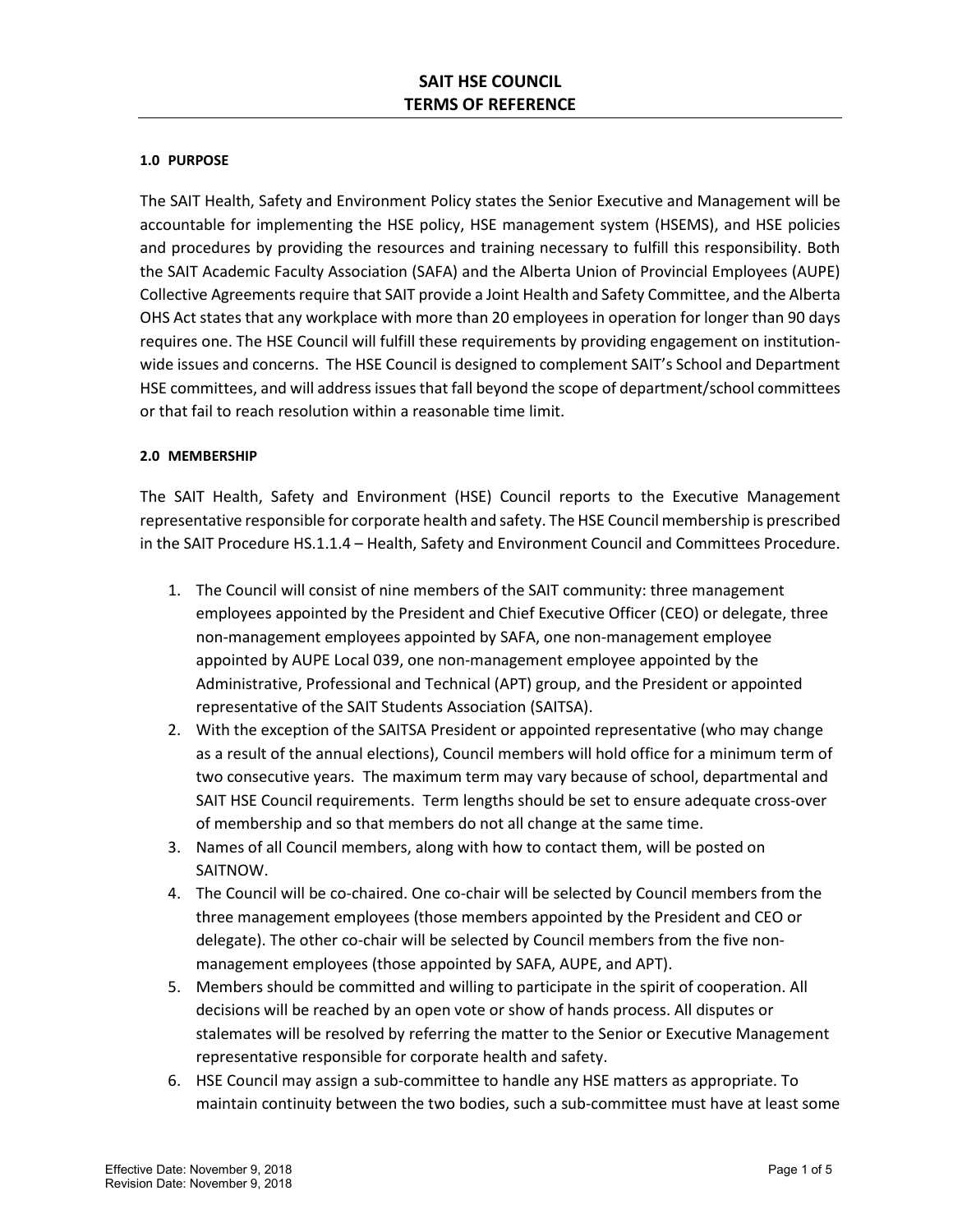members drawn from the HSE Council members. The Terms of Reference for any subcommittee must also be approved by HSE Council.

7. The Council will have resource personnel present on the Council. The resource personnel will include, but not be limited to, one representative from Health, Safety and Environment Services, one representative from Employee Services and one representative from Facilities Management. The resource personnel are ex officio and will not have voting status. The Council will also have a secretary who may be additional to the Council or an existing member.

# **3.0 MANDATE**

HSE Council is designed to complement and support the SAIT HSEMS and associated programs which are administered by HSE Services and communicated through school and department HSE Committees. HSE Council members are responsible to:

- 1. Bring forward any employee HSE concerns.
- 2. Respond to and follow up with employee HSE concerns that cannot or have not been resolved at the local HSE Committee level.
- 3. Work with management to rectify unresolved HSE concerns.
- 4. Present recommendations to the employer via the Executive Management representative responsible for corporate health and safety for consideration. When taking forward recommendations, the HSE Council will submit a recommendation in writing that fully explains:
	- a. the issue
	- b. provides options (inclusive of cost and impact on the school/department where possible)
	- c. the HSE Council's recommended solution.

The recommendation will be signed by both co-chairs and submitted in inter campus mail.

- 5. Increase employee awareness and support for the SAIT HSEMS.
- 6. Encourage employees to report HSE incidents and concerns.
- 7. Review HSE incident investigations and corrective actions and make preventative recommendations where applicable if requested by a school or department.
- 8. Assist with the review of new and existing SAIT HSE policies, procedures, practices, programs, guidelines and rules etc. on a regular basis (e.g., one per HSE Council Meeting) and provide suggestions for improvements of these requirements. Suggestions for improvement on SAIT HSE policies or formal procedures that coincide with a SAIT HSE policy must be made via a recommendation to the employer as there is a formal process for change consideration and implementation.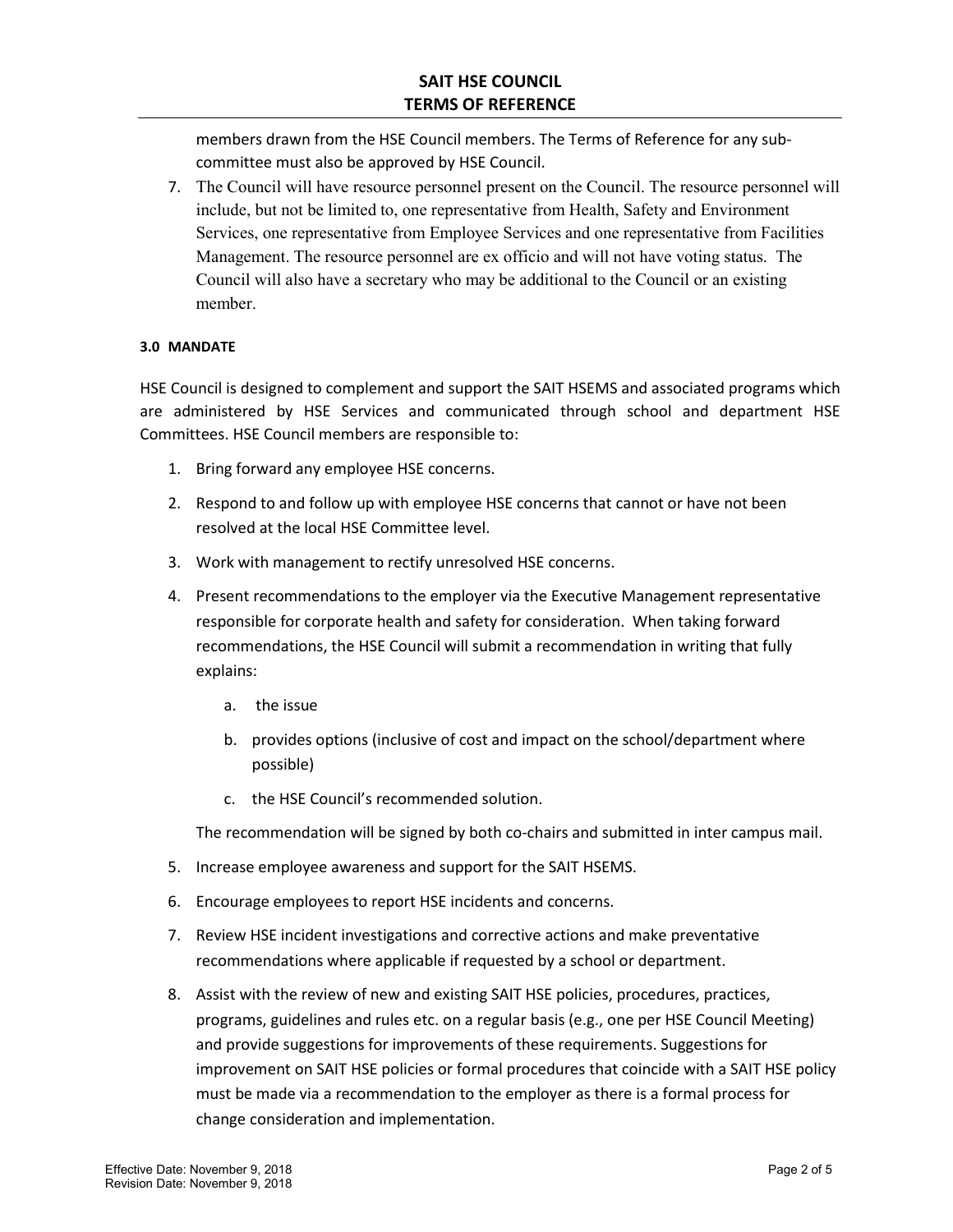#### **4.0 DUTIES OF CO-CHAIRS**

The Council co-chairs are responsible to:

- 1. Schedule meetings and manage the development of the agenda. Members can provide agenda items to the co-chairs before meetings, and co-chairs will approve the agenda a minimum of three (3) business days before scheduled meetings.
- 2. Employer and worker co-chairs shall alternate chairing meetings.
- 3. Review minutes for distribution to council members.
- 4. Maintain a log of all identified ongoing items, including the status of each item.
- 5. Determine and schedule out of scope meetings if they feel a meeting is required, or if requested by the Executive Management representative responsible for corporate health and safety.
- 6. Designate an alternate co-chair in the event of absence. Alternate co-chairs must be made available in the event a co-chair cannot attend. The alternate must be from the Council and must attend meetings regularly.
- 7. Prepare written recommendations from the HSE Council as required.

# **5.0 DUTIES OF COUNCIL MEMBERS (INCLUDING CO-CHAIRS)**

The members are responsible to:

- 1. Add items to the agenda by forwarding them to the co-chairs and Recording Secretary no later than a week prior to the meeting.
- 2. Agree to keep confidential all privileged information they might receive in their capacity as members of the HSE Council.
- 3. Attend as many meetings as possible.
- 4. Review these terms of reference every two years to ensure effectiveness and accuracy.
- 5. Represent their school or department HSE Committee and provide representation for two other schools or departments. The intention of this representation is to convey issues dealing with incidents, inspections, and employee concerns that cannot be addressed at school or departmental levels and work to see they are followed through and resolved appropriately.
- 6. In the event of a planned absence, to forward via email any concerns or issues brought forward by the schools or departments they represent to their co-chair and request addition to the agenda.
- 7. Report back to the HSE committees they represent any action taken by the HSE Council and any other related information.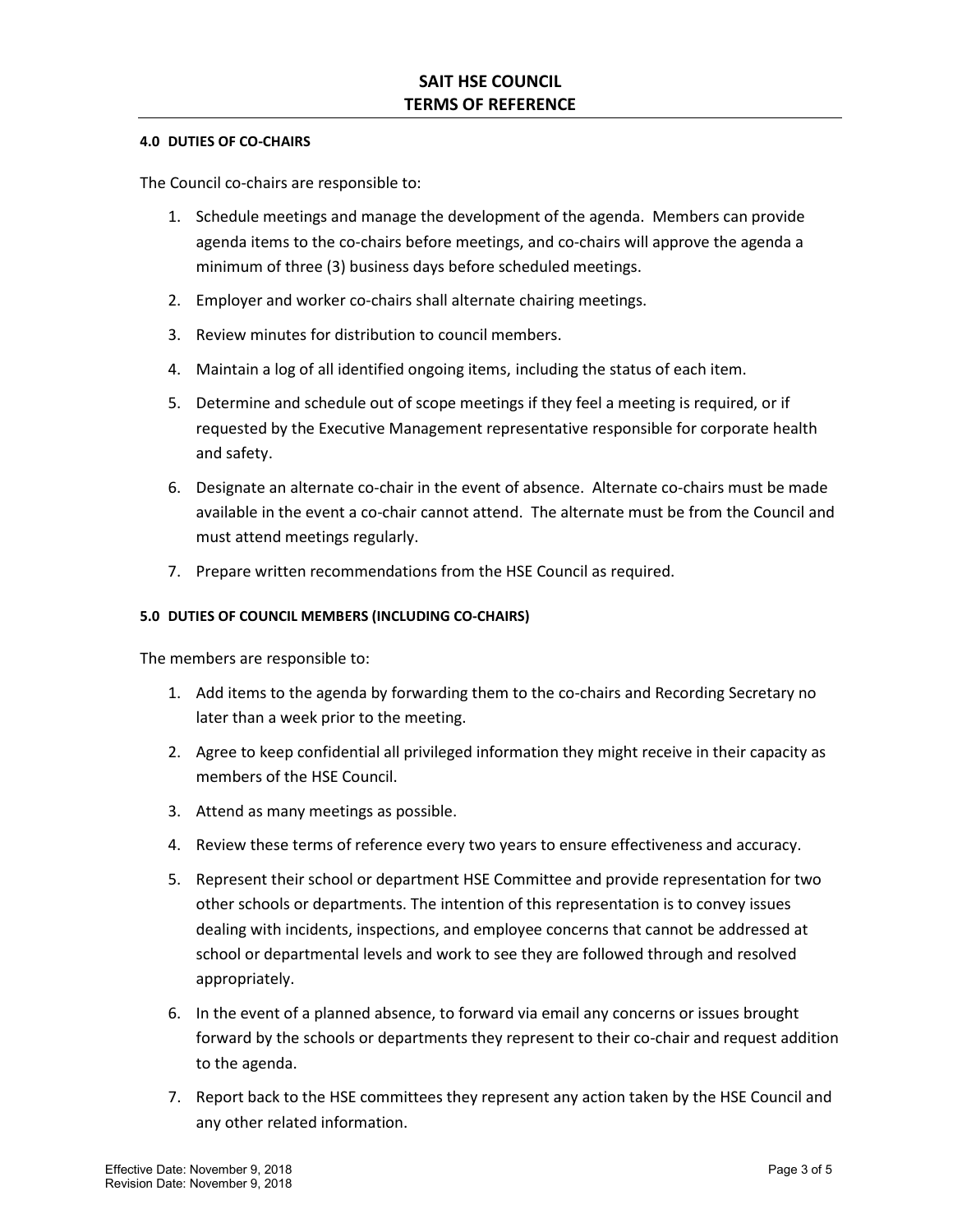#### **6.0 DUTIES OF THE COUNCIL RECORDING SECRETARY**

HSE Council requires a Recording Secretary. This person may be a member of the council or may be appointed by the Executive Management representative responsible for corporate health and safety. If the Recording Secretary is seconded from outside of Council, the Secretary will not have voting rights on Council matters. The Recording Secretary is responsible for:

- 1. Providing a standard agenda for each meeting to Council members together with an unapproved copy of the last meeting's minutes a minimum of three (3) business days prior to the meeting
- 2. Recording minutes of Council meetings and forwarding as unapproved minutes to Council members and all resource members.
- 3. Distributing copies of approved minutes to all Council members and all resource members no later than ten (10) business days after the meeting is concluded.
- 4. Ensuring that all Council members receive Outlook calendar invitations in advance for the year's Council meetings
- 5. Agreeing to keep confidential all privileged information they might receive in their capacity as Recording Secretary of the HSE Council.
- 6. Attending as many meetings as possible. When the Recording Secretary is not available, the management co-chair will identify a designate.

## **7.0 MEETINGS**

This Council will meet monthly, with the annual schedule determined in advance and published on SAITNOW.

- 1. The Council meetings are open for any SAIT employee who wishes to address the Council or present an issue. Employees may address the Council by adding an item to the agenda a minimum of 72 hours prior to the meeting by emailing the co-chair representing their area and requesting the item be added to the agenda.
- 2. Special meetings can be called if co-chairs agree that the issue or topic is warranted or as requested by the Executive Manager responsible for corporate health and safety.
- 3. Meeting minutes will be published on SAITNOW no later than 7 business days after the meeting's completion and a notification of its posting shall be distributed to HSE council members' areas of responsibility and their HSE committees.

#### **8.0 QUORUM:**

1. Quorum is  $\frac{1}{2}$  of the membership eligible to vote on Council matters, as long as at least 50% of the members present are from the workers.